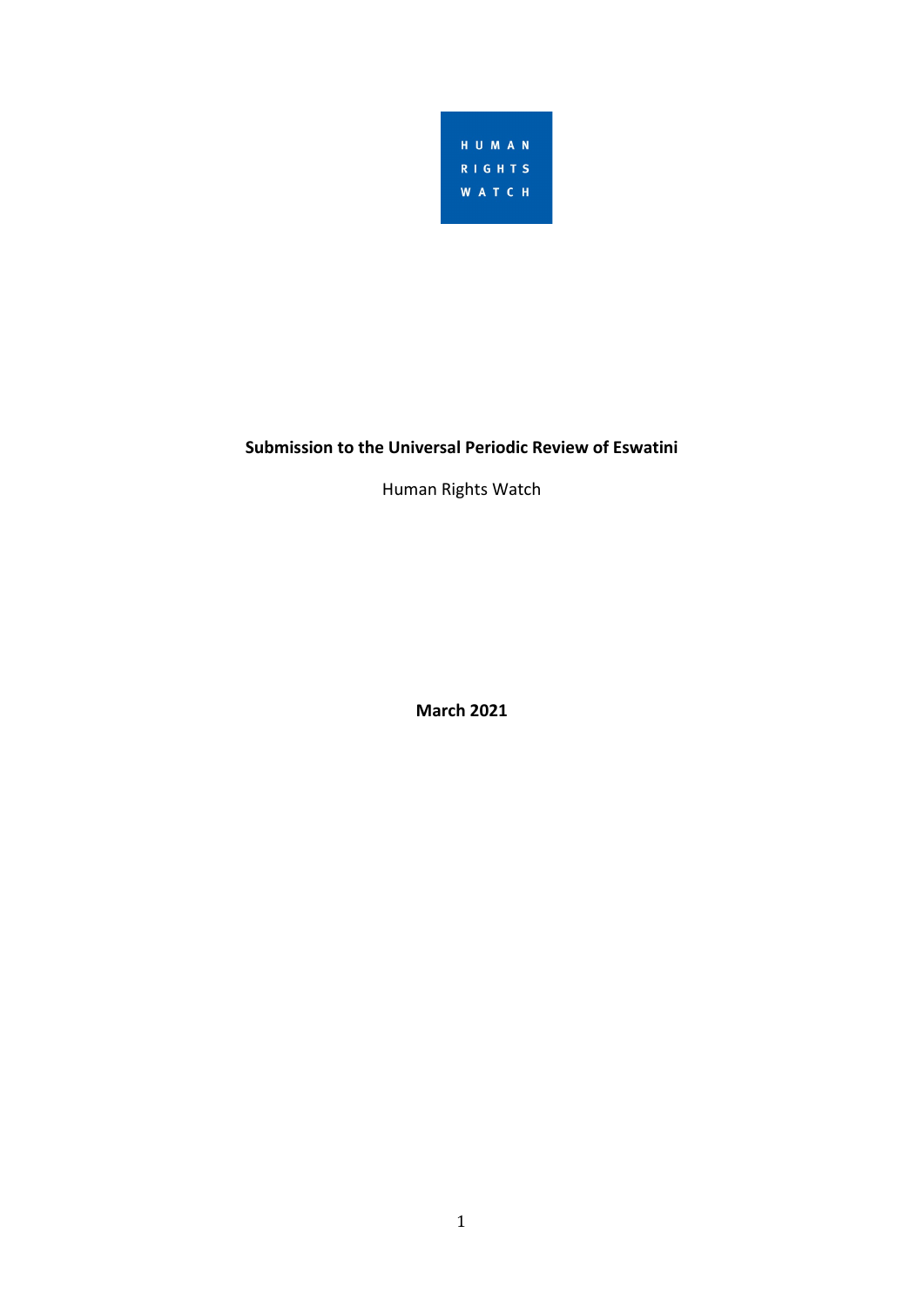### **Introduction**

This submission highlights concerns about Eswatini'<sup>s</sup> compliance with its constitutional and international human rights obligations. It focuses on Eswatini'<sup>s</sup> failure to implement reforms and the recent, drastic deterioration in the human rights situation. Since 1973, political parties are banned, the judiciary is severely compromised, and repressive laws have been used to target independent organizations and harass civil society activists. The submission also addresses children'<sup>s</sup> right to education, particularly in light of Covid-19-related school closures.

There has been no progress on essential rights reforms, including the removal of all legislative and practical restrictions to free exercise of civil and political rights, in particular those related to freedom of association and expression to allow the registration and operation of political parties; introducing greater political freedoms through free, fair, transparent democratic elections; ensuring the right to health without discrimination on the basis of sexual orientation or gender identity; abolition of the death penalty; and decriminalization of same-sex relations and prevention of discrimination based on marital status and sexual orientation. The government has yet to ratify the Optional Protocol to the Convention Against Torture, despite previously agreeing to do so.

## **Freedom of Association and Assembly**

The Eswatini government has previously agreed, but failed to "align the national legislation with international standards to guarantee freedom of assembly and association, in particular as regards the notification of the organization of peaceful assemblies" (77.49).<sup>1</sup>

The government has yet to repeal, or amend as appropriate, <sup>a</sup> number of repressive laws that restrict basic rights to freedom of association and assembly guaranteed in Eswatini'<sup>s</sup> 2005 constitution. Police have sweeping powers under the Public Order Act. The king'<sup>s</sup> 1973 decree banning political parties remains in force despite repeated calls from local political activists to have it revoked. The constitution does not address the formation or role of political parties. Section 79 of the constitution provides that Eswatini practices an electoral system based on individual merit and excludes the participation of political parties in elections. Traditional leaders and chiefs have powers to restrict access to their areas, and have often used these powers to bar civil society groups and political groups like the Ngwane National Liberatory Congress (NNLC) and the People'<sup>s</sup> United Democratic Movement (PUDEMO).

Restrictions on freedom of association and assembly continue. On October 20, 2020, the High Court heard <sup>a</sup> court challenge by the Eswatini Sexual and Gender Minorities (ESGM), <sup>a</sup> human rights community-based advocacy organization which aims to advance the protection of human rights of lesbian, gay, bisexual transgender and intersex persons. In September 2019, the Eswatini Registrar of Companies had refused to register ESGM as <sup>a</sup> company saying that "ESGM'<sup>s</sup> objectives were unlawful because same-sex sexual acts are illegal in the country."

In challenging the Registrar'<sup>s</sup> refusal to register the organization, ESGM argued that constitutional rights in Eswatini belong to everybody, that everyone has <sup>a</sup> right to have their dignity respected and protected, and that persons' freedom to associate should not be denied based on arbitrary grounds, including their sexual orientation. At time of writing the case had not been finalized in court.

Eswatini should:

- Guarantee freedoms of association, assembly, and expression, including freedom of association on the basis of sexual orientation.

<sup>1</sup> Paragraph cites are to United Nations General Assembly, Human Rights Council, Report of the Working Group on the Universal Periodic Review: Eswatini, A/HRC/19/6 (December 2011). Recommendations accepted by Eswatini can be found here: [https://www.upr-info.org/sites/default/files/document/swaziland/session\\_12\\_-](https://www.upr-info.org/sites/default/files/document/swaziland/session_12_-_october_2011/recommendations_to_swaziland_2012.pdf) \_[october\\_2011/recommendations\\_to\\_swaziland\\_2012.pdf](https://www.upr-info.org/sites/default/files/document/swaziland/session_12_-_october_2011/recommendations_to_swaziland_2012.pdf).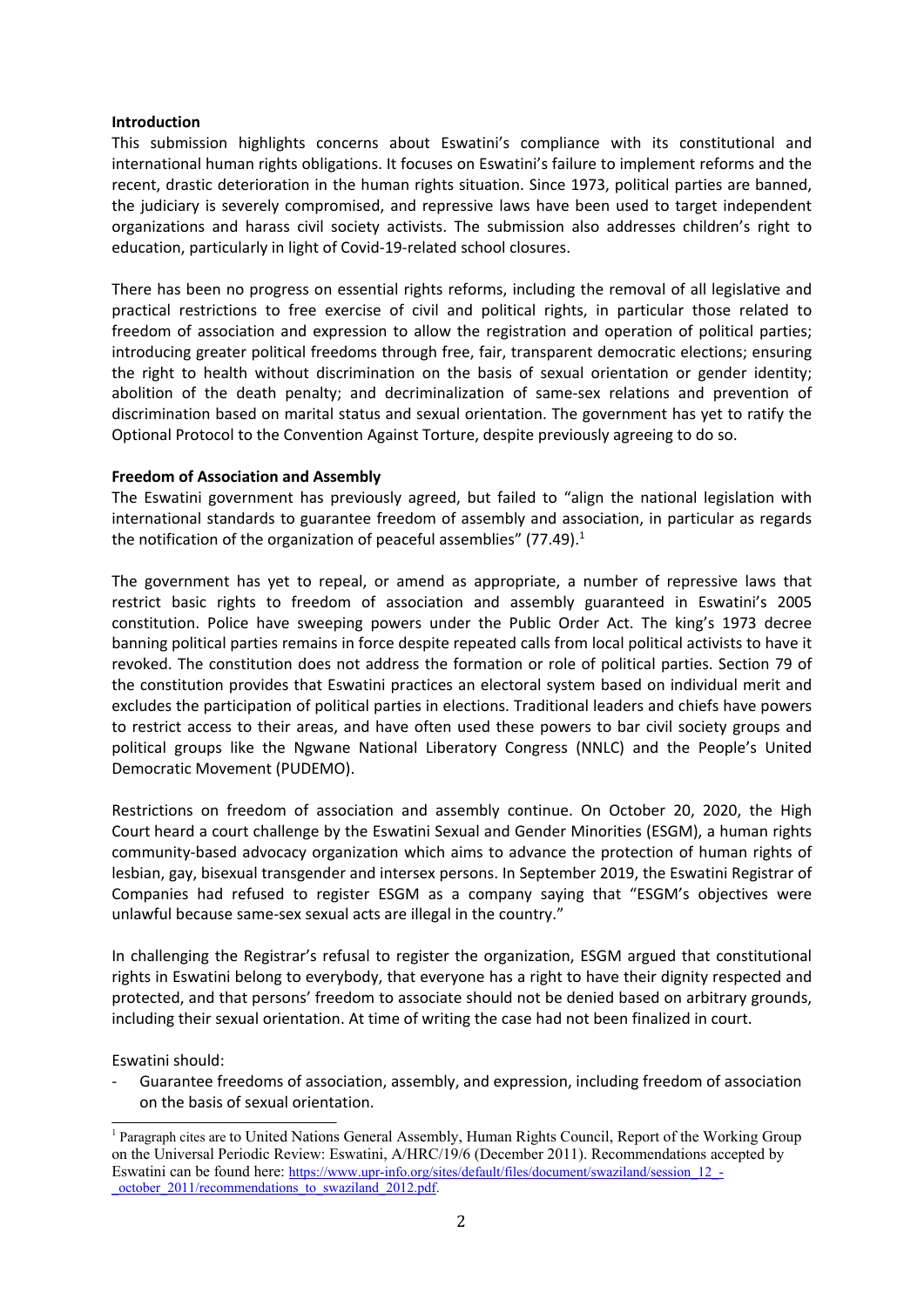- Revoke the king'<sup>s</sup> 1973 decree on political parties, allow the registration and operation of political parties, and introduce multi-party democratic elections.

# **Freedom of Expression and the Media**

Eswatini has yet to establish <sup>a</sup> legislative framework which guarantees freedom of expression and freedom of the press despite previously accepting recommendations to do so (for e.g. 107.55, 109.61).<sup>2</sup> Nevertheless, although section 24 of the Eswatini constitution guarantees freedom of expression, including media freedom, there are high levels of media censorship with the authorities regularly barring the media from reporting issues deemed sensitive. Many journalists practice selfcensorship, especially with regards to reports involving the king, to avoid harassment by the authorities. There is no freedom of information act or other law providing for <sup>a</sup> right of citizens to access to information held by the government.

In 2020, Reporters Without Borders [ranked](https://rsf.org/en/eswatini) Eswatini as 141 out of 180 countries on media freedom. Eswatini'<sup>s</sup> low ranking in media freedom is partly because journalists are constrained from working freely in the absolute monarchy and courts are not permitted to prosecute representatives of the monarchy.

# Eswatini should:

- Enact media laws that allow full freedom of expression as per international standards.
- - Consider positively the request for <sup>a</sup> visit by the UN Special Rapporteur on the promotion and protection of the right to freedom of opinion and expression and extend <sup>a</sup> standing invitation to all special procedures of the Human Rights Council

#### **Rule of Law**

Although the Constitution provides for three separate organs of government—the executive, legislature, and judiciary—under Swazi law and custom, all powers are vested in the king. Since King Mswati III came to power in 1986, he has run Swaziland as an absolute monarchy, exercising absolute authority over the cabinet, parliament, and judiciary. The king appoints 20 members of the 30-member senate, 10 members of the house of assembly, and approves all legislation passed by parliament.

The government has not taken steps to ensure the Human Rights and Public Administration Commission (established in 2009) complies with the international standards regarding the independence of national human rights institutions.

Colonial-era common law continues to criminalize sodomy, defined as same-sex sexual relations between men, although there is no clear sentence specified for this offence.

Eswatini has yet to ratify the Rome Statute and implement the statute in national legislation.

Eswatini should:

c Respect and implement Swaziland'<sup>s</sup> constitution, ensure the independence of the judiciary and Parliament, and revise or amend legislation providing excessive powers to the king.

<sup>2</sup> Paragraph cites are to United Nations General Assembly, Human Rights Council, Report of the Working Group on the Universal Periodic Review: Eswatini, A/HRC/33/14 (July 2016). Recommendations accepted by Eswatini can be found here: [https://www.upr](https://www.upr-info.org/sites/default/files/document/swaziland/session_25_-_avril_2016/recommendations_and_pledges_swaziland_2016.pdf)[info.org/sites/default/files/document/swaziland/session\\_25\\_-](https://www.upr-info.org/sites/default/files/document/swaziland/session_25_-_avril_2016/recommendations_and_pledges_swaziland_2016.pdf)

[avril\\_2016/recommendations\\_and\\_pledges\\_swaziland\\_2016.pdf](https://www.upr-info.org/sites/default/files/document/swaziland/session_25_-_avril_2016/recommendations_and_pledges_swaziland_2016.pdf)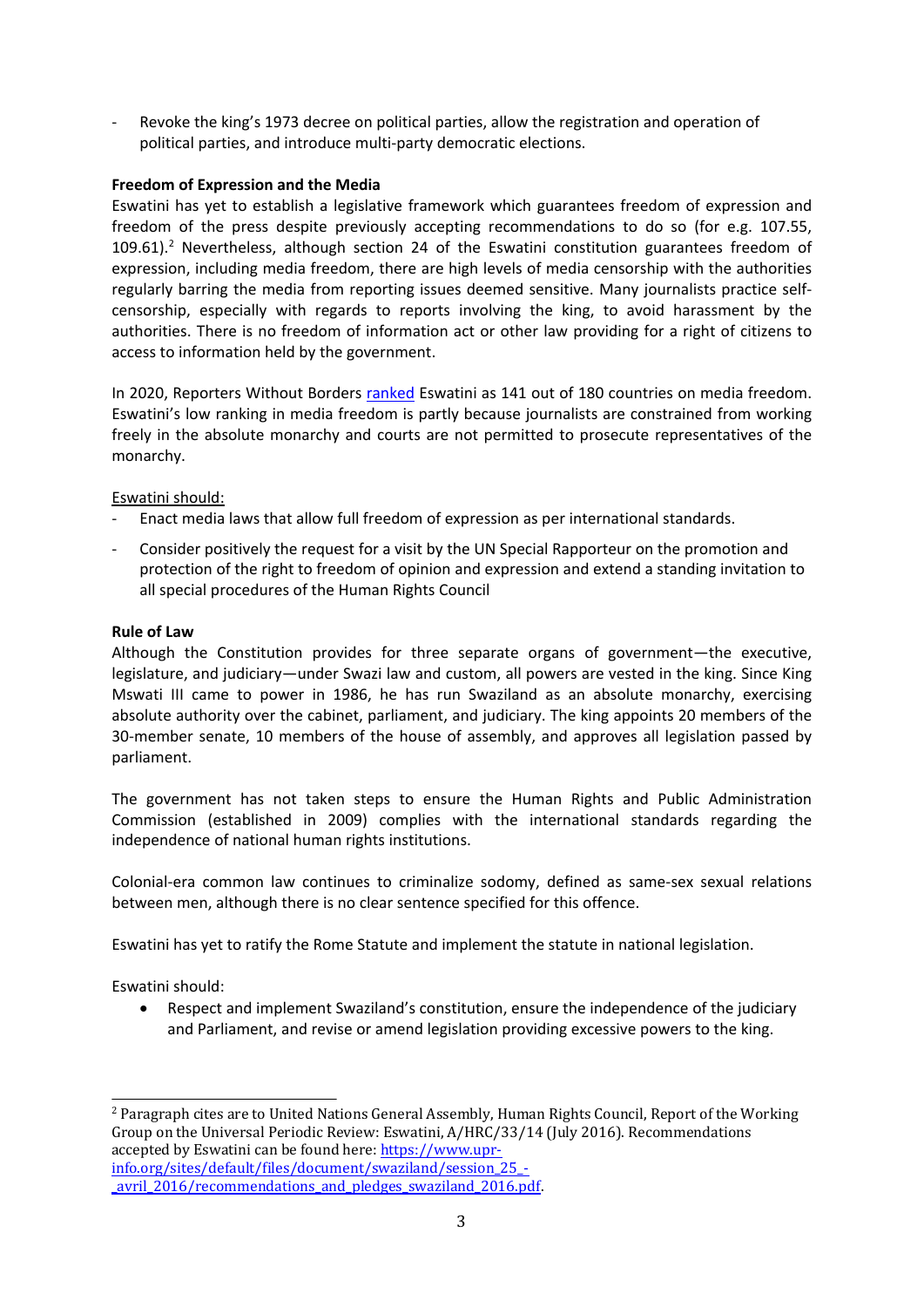- Ensure the country'<sup>s</sup> national human rights institution, the Commission on Human Rights and Public Administration meets international standards. Since its inception the commission has not complied with the international standards in the Paris [Principles](https://nhri.ohchr.org/EN/AboutUs/Pages/ParisPrinciples.aspx) as it operated without legislation which clearly defines the parameters for how it operates.
- $\bullet$  Ratify the Rome Statute and implement the statute in national legislation, including by incorporating provisions to cooperate promptly and fully with the International Criminal Court and to investigate and prosecute genocide, crimes against humanity and war crimes before its national courts in accordance with international law.
- $\bullet$ Repeal the colonial-era law that criminalizes sodomy.

# **Women'<sup>s</sup> Rights**

Eswatini has committed itself to taking all necessary measures to eliminate discrimination and violence against women (107.20), as well as to regional and international instruments to promote gender equality, including the Convention for the Elimination of All Forms of Discrimination Against Women, and the Southern African Development Community (SADC) Declaration on Gender and Development. It has signed but not ratified the Maputo Protocol.

Article 20 of the Eswatini Constitution provides for equality before the law and prohibits discrimination on several grounds, including gender, but it does not specifically prohibit discrimination on the basis of sex, marital status, or sexual orientation and gender identity. Eswatini'<sup>s</sup> dual legal system where both Roman Dutch common law and Eswatini customary law operate side by side has resulted in conflicts leading to numerous violations of women'<sup>s</sup> rights, including to nondiscrimination.

Women and girls face high rates of gender-based violence, with 18 percent of ever-married women and girls between ages 18 and 49 reporting domestic violence in the previous 12 months. In 2018, Eswatini adopted the Sexual Offences and Domestic Violence Act, which introduced <sup>a</sup> comprehensive and gender-neutral definition of rape, and criminalized marital rape and domestic violence. A 2020 report by the International Commission of Jurists highlights significant obstacles to implementation, including gender bias in the justice system including police and judges' stereotypes of husbands' ability to chastise their wives, and consideration of evidence and witness testimony provided by women as unreliable.

Women and girls, especially those living in rural areas under traditional leaders and governed by highly patriarchal Swazi law and custom, are often subjected to discrimination and harmful practices. For example, one gender stereotype is that <sup>a</sup> married woman becomes the 'first-born child' of her husband. Married women remain "perpetual minors" and are subject their husbands making key decisions for them as their "guardians." Young women and girls are forced to take part in highly-stereotyped cultural activities like the annual reed dance festival and may be punished or fined by traditional leaders if they resist.

Eswatini should:

- Ratify the Maputo Protocol, the Optional Protocol to the Convention Against Torture and the Optional Protocol to the Convention on the Elimination of All Forms of Discrimination against Women.
- - Implement the 2018 Sexual Offenses and Domestic Violence Act, including through public awareness campaigns, accessible and safe reporting mechanisms, training police, prosecutors, and judges, and providing adequate victim support services.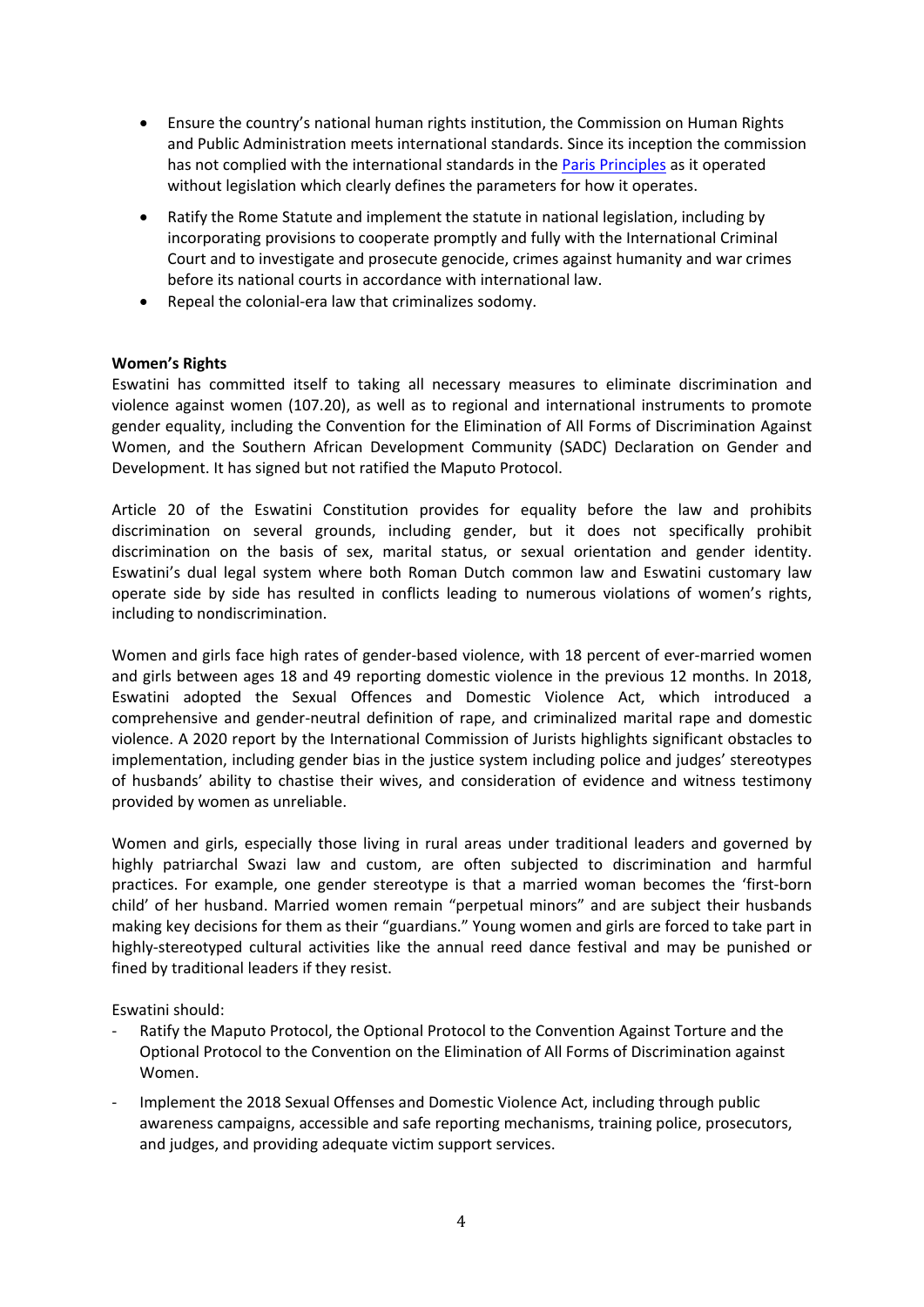- - Prohibit discrimination on the grounds of sex, marital status, and sexual orientation and gender identity.
- - Identify and fight discriminatory social and customary practices, and resolve conflicts between civil law and traditional law and values to ensure protection of women'<sup>s</sup> human rights.
- - Commit to ensuring enjoyment of the right to health without discrimination based on sexual orientation or gender identity; decriminalization of same-sex relations.

### **Loss of Already Limited Right to Education due to Covid-related School Closures**

At its first review in October 2011 and its second review in May 2016, Eswatini supported at least 13 recommendations aimed at improving access to education. 3 Under article 29 of Eswatini'<sup>s</sup> constitution, "Every Swazi child shall…have the right to free education in public schools at least up to the end of primary school, beginning with the first grade." The Free Primary Education Act (2010) states: "Except as provided in this Act every Swazi child enrolled at <sup>a</sup> public primary school is entitled to free education at that public primary school beginning with grade 1 up to and including Grade 7." Parents are required under the Act "to cause" the regular attendance of their child at primary school, or be liable to <sup>a</sup> fine or community service.

In an effort to slow the spread of the Covid-19 virus, governments around the world, including Eswatini, have closed schools and barred students from their classrooms. Children—who tend to escape the worst symptoms of Covid-19—were forced to sacrifice the education they were entitled to, and often their friendships and mental health, to help protect the lives of adults in their communities.

In Eswatini, the first cases of Covid-19 were reported on March 14, 2020, and all schools were closed on March 19. Almost 370,000 pre-primary, primary, and secondary school students were unable to go to school. 4

Some schools reopened for children of certain grades on July 6, whereas other children continued to be kept from school. On January 1, 2021 all schools were again closed in the country. At the time of writing on March 10, in total, schools were closed for 178 school days, and partially closed for 148 days.

The government of Eswatini primarily established alternative learning methods through television and radio to facilitate continued learning from home for grades facing national examinations: grade 7 (the final year of primary education), Form 3, and Form 7. More than 80 percent of the population

<sup>&</sup>lt;sup>3</sup> From cycle 1: "Continue and reinforce current efforts aimed to increase the access to and quality of services to health and education for all its citizens" (recommended by Cuba); "Pursue the implementation of the right to education for all with <sup>a</sup> particular attention given to the realization of this right for girls" (Algeria); and "Pursue the efforts to establish and carry-out national programmes in relation to the right to education and the quality of education at every level through-out the country" (Qatar). From Cycle 2: "Step up efforts to pursuing the right to education for all, particularly in the realization of the right to education for girls" (Indonesia); "Continue to provide access to education to children" (Pakistan); "Continue to implement measures to improve and facilitate access to education" (Angola); "Take the necessary steps to improve access to education at all levels" (Armenia); "Redouble efforts for the full realization of the "Education for All" policy" (Burundi); "Improve school enrolment rates by removing all obstacles to access to primary education" (Republic of Congo); "Further continue efforts to remove all barriers to access primary education" (Ethiopia); "Overcome the challenges and constraints in the free primary education programme, particularly the social factors that limit enrolment for primary education and shortage of appropriately qualified teachers" (Nigeria); "Give priority to the objective of attaining an inclusive and equitative education system that affords all citizens of the country access to high quality free primary education" (Cuba); and "Eliminate factors preventing boys and girls to enjoy secondary school education and reduce the dropout of school rate" (Turkey).

<sup>4</sup> UNESCO Institute for Statistics (UIS), "UIS.Stat." April 2020; and UNESCO, "Covid-19 Educational Disruption and Response," 2020.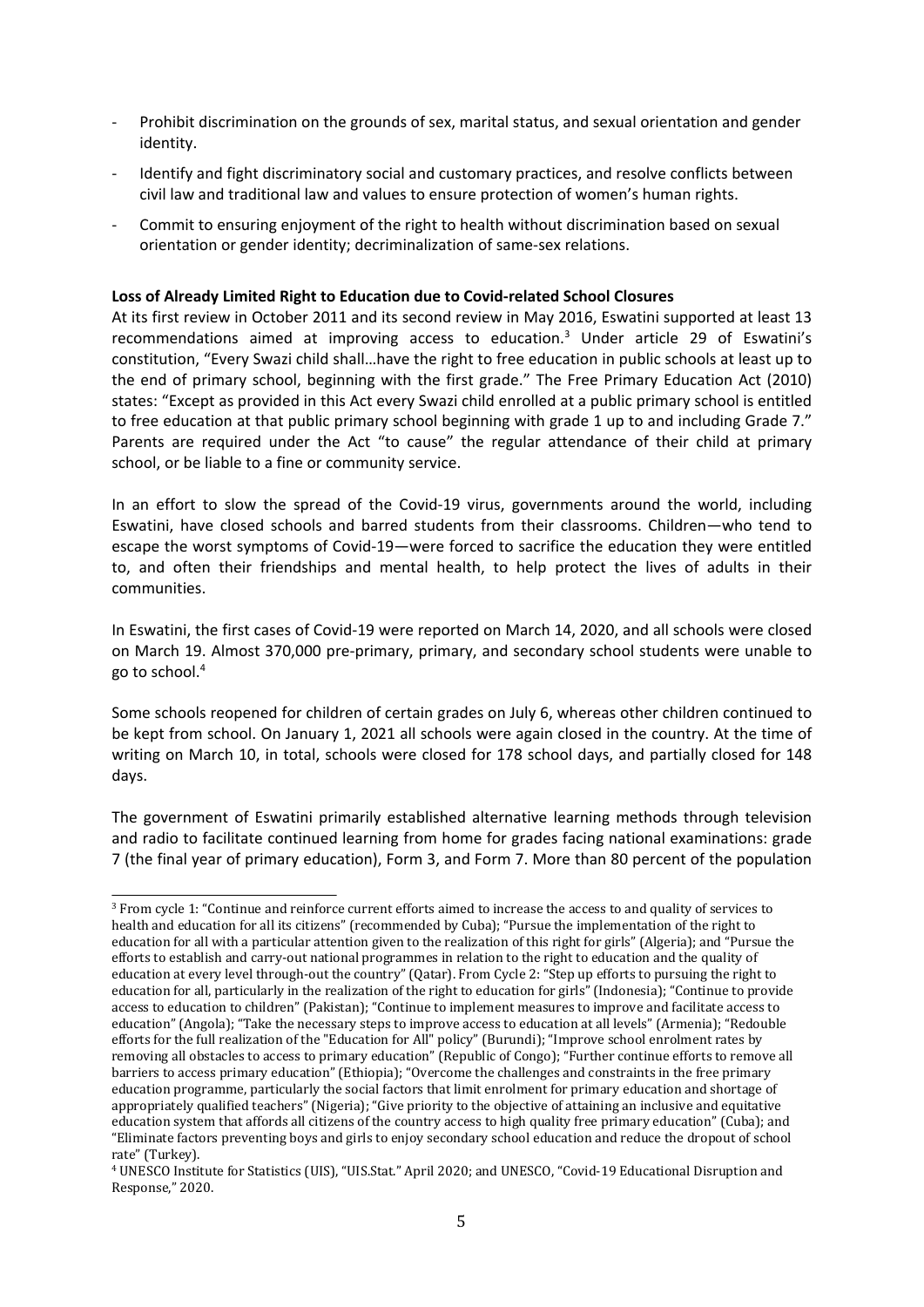has access to the radio. Elective lessons were also published in two newspapers*.* 5

### **Barriers to Education Faced by Pregnant Girls and Adolescent Mothers**

Teenage pregnancy is among the most common reason girls drop out of school, particularly secondary school, in Eswatini.<sup>6</sup> UN Population Fund data shows that around 9 percent of girls aged 15 to 19 gave birth between 2003 and 2018.<sup>7</sup> Eswatini's 2011 Education Policy states that "Every child, irrespective of their life circumstances (teenage mothers…)… has the right to be re-integrated into the same institution that the child was attending."<sup>8</sup> The policy also states that "the education system accepts difference, exercises no discrimination and respects the individuality of each child," and "sufficient financial, physical and human resources are provided to educate every child, whatever their life circumstances."<sup>9</sup> Although the policy protects pregnant students and adolescent mothers' education, the lack of policy clarity leads to very disparate practices at the school level: reports show that some schools exclude pregnant girls and student parents and fail to re-admit these children. The interpretation of the 2011 policy is therefore left to teachers and school officials.<sup>10</sup>

Human Rights Watch research on policies and practices that support or block education for pregnant girls and adolescent mothers across the African Union, shows that governments must adopt clear national policies that outline girls' right to remain enrolled in schools, and provide for "continuation" of their education; ensuring they are not forced to interrupt their schooling, and are able to sit assessments and exams. Human Rights Watch calls on governments to adopt human rightscompliant policies that permit pregnant students to remain in school for as long as they would like, and not require compulsory maternity leave after giving birth. Governments should also issue official regulations that provide clear instructions to schools on how to operationalize the policy, including how to ensure schools are environments free from stigma and discrimination, and adopting flexible approaches to ensure children who become parents are supported to stay in school, and complete primary and secondary education.<sup>11</sup>

Eswatini should:

- In order to ameliorate, mitigate, and correct the disruption of children'<sup>s</sup> right to education caused by Covid-related school closures, Eswatini should provide all children enrolled in free primary education during the duration of the pandemic, an entitlement to <sup>a</sup> minimum of two additional years of free education, beyond the seven years currently guaranteed under law.
- - Legislate to make <sup>a</sup> minimum of nine years of education free and compulsory for all in light of its commitment to the Sustainable Development Goals.
- - Publish <sup>a</sup> time-bound plan to make secondary education free for all by its next Universal Periodic Review.

<sup>5</sup> Victor Nkambule, "UNICEF support to Covid-19 response in Eswatini," May 7, 2020.

<sup>6</sup> UNICEF, "Report on Out-of-School Children in Eswatini," July 2018, p. 46.

<sup>7</sup> UN Population Fund, World Population Dashboard "Eswatini," https://www.unfpa.org/data/world-population/SZ. <sup>8</sup> Swaziland Ministry of Education and Training, "The Swaziland Education and Training Sector Policy," April 2011,

section 7.3.

<sup>&</sup>lt;sup>9</sup> Ibid., section 6.3.3.

 $^{\rm 10}$  UNICEF, "Report on Out-of-School Children in Eswatini," p. 50; Simelane Q.G.S.N. et al., "An assessment of the implementation of the re-entry policy for girls in Swaziland: school practices and implications for policy development," *Problems of Education in the 21st Century*, Vol. 56, 2013, pp. 123 – 124.

<sup>&</sup>lt;sup>11</sup> See Human Rights Watch, Leave No Girl Behind in Africa, Discrimination in Education Against Pregnant Girls and Adolescent Mothers, June 2018, https://www.hrw.org/report/2018/06/14/leave-no-girl-behindafrica/discrimination-education-against-pregnant-girls-and.